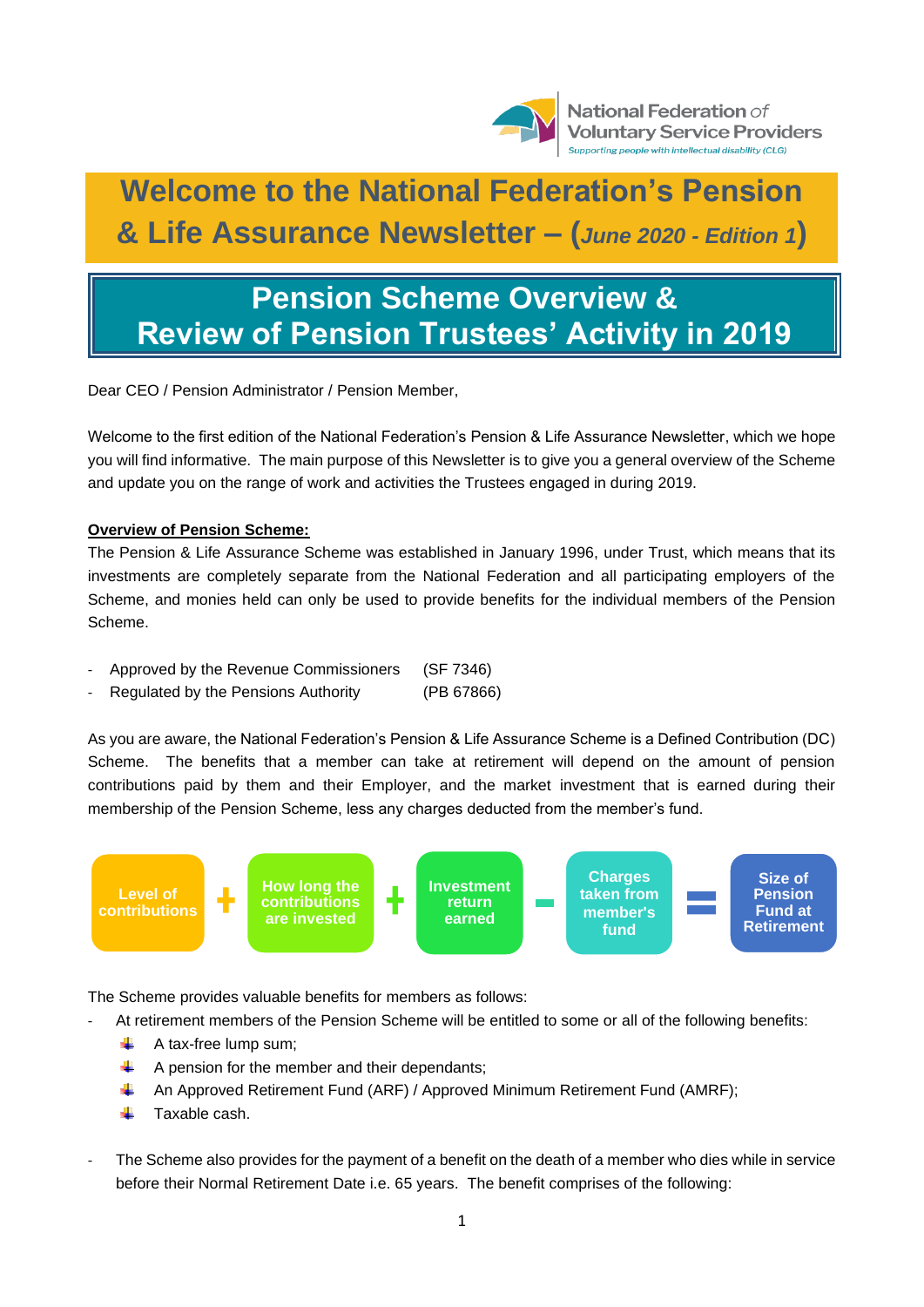- **(a)** A lump sum of three times the member's Salary at the date of death; and
- **(b)** The value of the member's pension fund at date of death.



The current Trustees of the Pension Scheme are:

- **↓** Mr. John McHugo (Chairman);
- **↓** Ms. Pauline Brennan;
- **↓** Mr. Francis Coughlan;
- **↓** Ms. Deirdre Herlihy;
- **↓** Mr. John O'Dea:
- $\textcolor{red}{\blacksquare}$  Mr. James Skehan.

# **Review of Trustee Activity in 2019**

#### $⊩$  Pension Website:

The Trustees set up a dedicated pension page on the National Federation's website [www.fedvol.ie.](http://www.fedvol.ie/) The website page contains links to a range of information booklets outlining the main benefits and features of the Scheme, as well as copies of important documents such as the Trustee Annual Report & Audited Accounts which are produced every year.



#### **F** Investment Review:

The Trustees engaged the services of independent investment consultants - Trident Consultants to:

- Evaluate the current investment default strategy i.e. Passive IRIS, versus alternatives available in the market place;
- Review of the benchmarks used for measuring performance;
- Review of the current range of funds and their suitability for the scheme membership.

#### The review concluded that:

- Passive IRIS is fit for purpose as the Scheme's default investment strategy, subject to periodic review and engagement with members close to retirement to ensure they have selected the correct landing point i.e. landing point is the investment fund a member will be in at age 65 years and matches the way a member wishes to drawn down their pension at retirement (outlined in more detail below);
- The benchmarks currently being used are appropriate;
- The list of investment funds available to members needs to be reviewed to identify overlaps and gaps.

In this regard, the Trustees agreed to Trident Consulting's recommendation to drop the following 3 investment funds:

- ➢ Indexed Eurozone Long Bond Fund;
- ➢ BNY Mellon Global Real Return Fund;
- ➢ Pension Managed.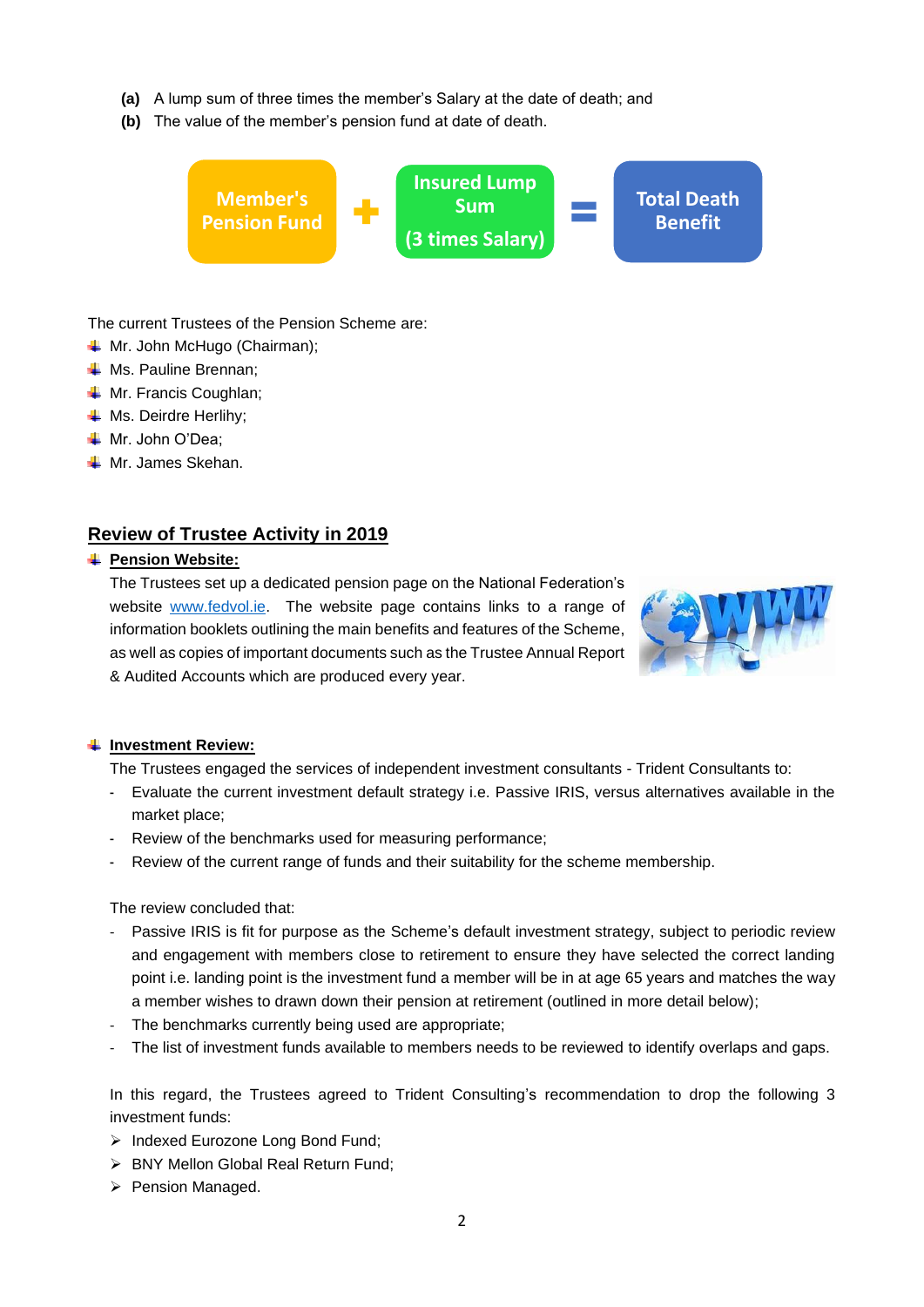Inclusion of the following 2 additional investment funds:

- ➢ PRIME Equities;
- ➢ LGIM Diversified Euro Fund.

Members who are invested in one of the above three funds that are being dropped will be written to and offered the opportunity to switch their pension to one of the other funds available – or if they do not want to make a decision their pension will be switched to the default strategy i.e. Passive IRIS.

Therefore, the new investment choice available to all members will comprise of the following funds:



 $1$  A Fund related charge of 0.525% per annum applies to this fund.  $3$  A fund related charge of 0.725% per annum applies to this fund. <sup>2</sup> A fund related charge of 0.15% per annum applies to this fund. <sup>4</sup> A fund related charge of 0.625% per annum applies to this fund.

#### **New Landing Points:**

New Ireland introduced two new "landing points" as part of the Passive IRIS investment fund. Details of the new landing points were communicated to all members over 60 years (396 letters) on 5<sup>th</sup> August, 2019.

A member can now choose from three landing points as follows:

**1.** Default Passive IRIS Fund – If a member is invested in the Default Passive IRIS fund at age 65 years, this default path will end up with 25% of a member's pension fund invested in Cash and 75% invested in PRIME 3, suitable if a member intends to



take a tax-free lump sum (25% of the accumulated fund) and invest the remainder in an Approved Retirement Fund (ARF).

- **2.** Lump Sum Landing Point If a member is in this Landing Point at age 65 years their pension fund is fully invested in cash to suit members who are looking to take their full fund as a lump sum at retirement.
- **3.** Annuity Landing Point Members who wish to purchase a pension / annuity at retirement are best suited in this landing point as their pension fund will be invested in long dated bonds at age 65 years.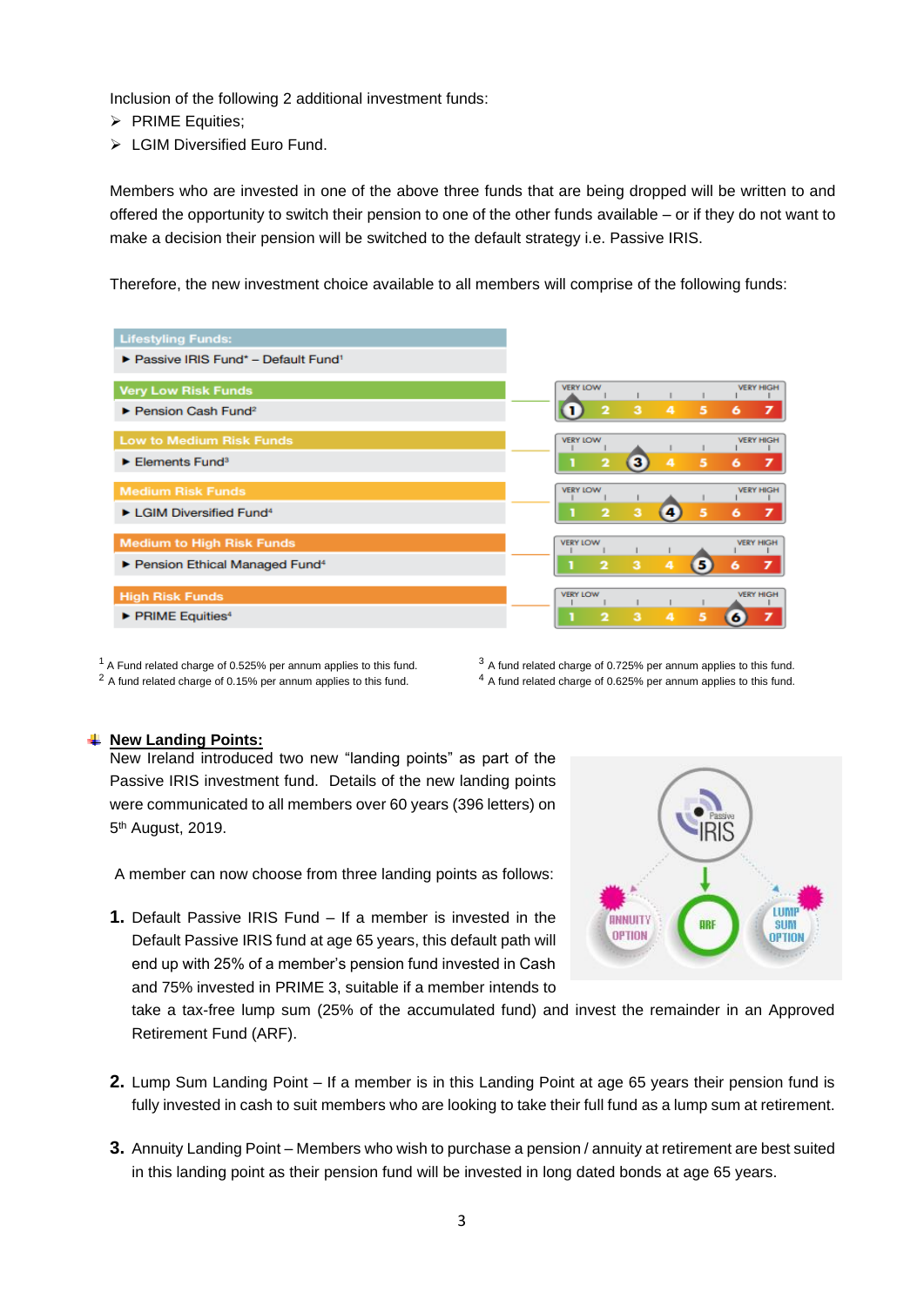These enhancements to Passive IRIS mean that there are now more fund choices available to better suit the benefits a member intends to take at retirement. Members are encouraged to engage with their New Ireland Pension Consultant as a combination of the above 3 "landing points" are likely to be needed by members depending on the size of their pension fund, personal circumstances and lifestyle. The above landing point changes only take effect 5 years before a member is due to retire i.e. age 60 years, hence this cohort of members were initially written to in August 2019. Members are also encouraged to seek independent financial advice in respect of their retirement options.

# **Group Life Review:**

A key benefit of the National Federation's Pension & Life Assurance Scheme is the provision of a lump sum death benefit of three times salary in the event of a member's death in service. The cost of this benefit is met from the employers' pension contribution to the Scheme and was last reviewed in 2014. During 2019, the Trustees engaged with Cornmarket to carry out a review of the Life Assurance Scheme and their results were presented to the Trustees on 9<sup>th</sup> September, 2019, where the Trustees agreed to:



- $\triangleright$  Maintain the Group Life Scheme with the current underwriter i.e. Zurich Life;
- $\triangleright$  Proceed with cover for a four-year rate guarantee period at a rate of 0.43% of salary, which represents a reduction over the current rate of 0.47%.

#### **Trustees Meetings:**

The Trustees met 5 times during 2019 and also participated in two conference calls. Regular meetings with New Ireland and Cornmarket were facilitated, including an annual meeting with the Scheme's Investment Managers to review the Scheme's investment performance.

# **Trustee Annual Report & Financial Statements:**

As required by Pension Legislation the Trustees prepared a Trustees Annual Report (TAR) and Financial Statements for year ended 31/12/18 and circulated same to each participating employer and recognised Trade Union in line with the 30<sup>th</sup> September, 2019, deadline for completion.

A copy of the TAR and Financial Statements is available on the National Federation's website [www.fedvol.ie](http://www.fedvol.ie/) Members can also request a copy of the Report from their employer.

The Financial Statements for year ended 31/12/18, was the first year to reflect New Ireland's management fees and provide transparency in respect of this matter. The Trustees secured a reduction in New Ireland's management charges effective from 1/4/19 by 0.025% pa.



As at 31st December, 2018, the total membership of the Scheme stood at 3,693 active and 1,187 deferred members.



Contributions of  $\epsilon$ 16 million were invested during the year and the value of the fund as at 31<sup>st</sup> December, 2018, totalled approx. €194 million, most of which is invested in the Default Strategy for the Scheme i.e. Passive IRIS fund. A one-off allocation of €747,926.04 was forwarded to New Ireland for distribution to member's individual pension fund, which reflected a surplus in the Trustees bank account.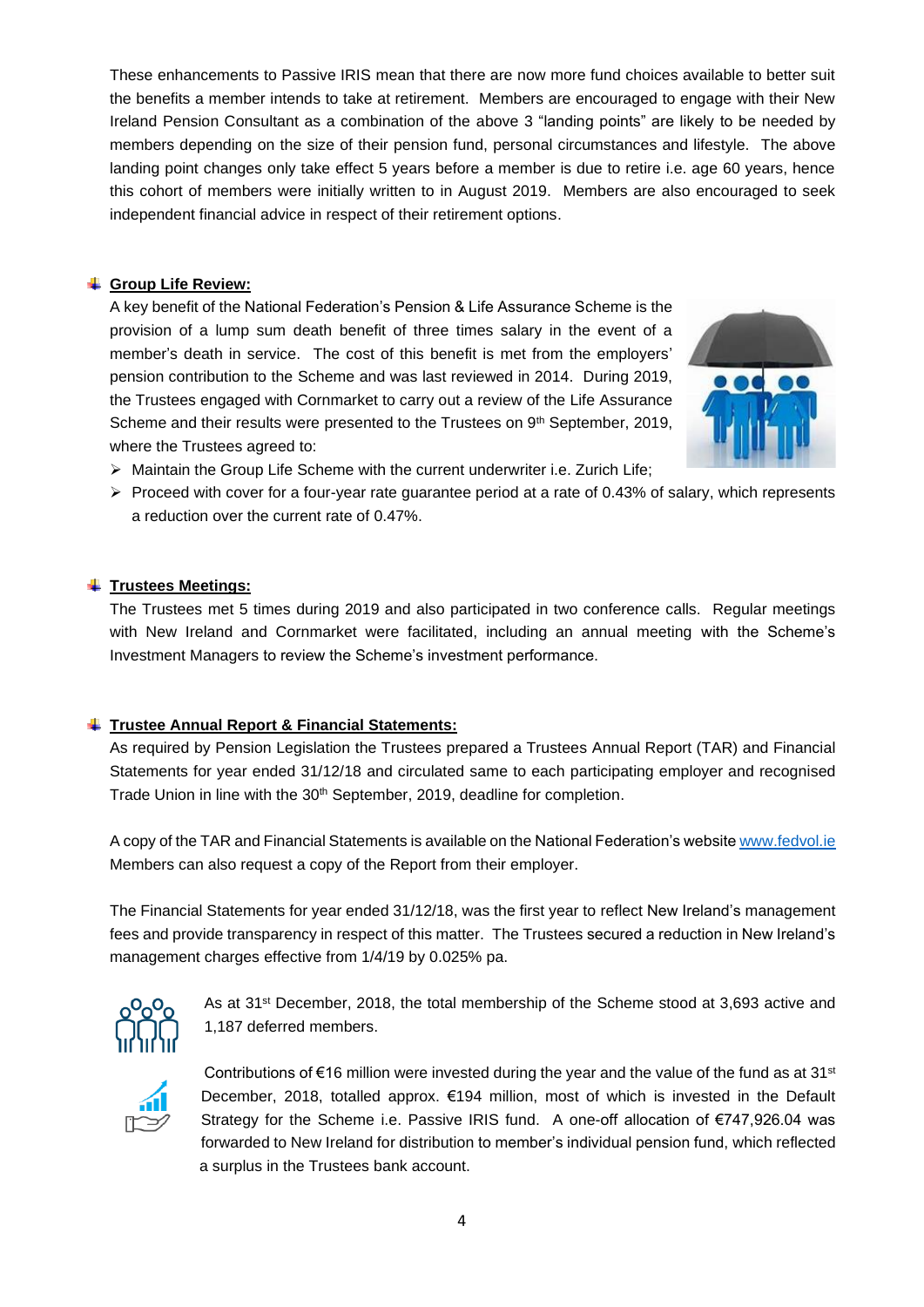#### **Deeds Executed:**

The following Deeds were prepared and executed during 2019:

- ➢ Deed to reflect new Pension Scheme Name i.e. National Federation of Voluntary Service Providers' Pension & Life Assurance Scheme;
- ➢ Deed of removal for resignations of Mr. Tony Darmody; Mr. Brian O'Donnell and Mr. Bernard O'Regan and appointment of Ms. Pauline Brennan.

#### **Trustees Training:**

The Trustees underwent Pension Trustees Training on 14<sup>th</sup> February, 2019, in line with requirements that Trustees much undergo Training within 6 months of their appointment and every 2 years thereafter.

### $\frac{1}{\sqrt{1}}$  Member and Employer Engagement:

The Trustees see regular engagement with both members and participating employers as an important function of their role. In this regard, the following workshops / meetings took place:

#### ➢ **Retirement & Life Planning Seminar:**

The trustees hosted three separate Retirement & Life Planning Seminars during 2019 in Portlaoise, Charleville and Claremorris. These seminars are aimed at members who will be retiring in the coming years and have proved extremely popular with those who have attended to date. There is no charge for attending and members can bring their partners if they wish. Further seminars will be held during 2020, after Covid 19 restrictions are

lifted in relation to group gatherings. Further details regarding dates, venues etc will be communicated to employers once confirmed. Any member wishing to attend a Retirement & Life Planning Seminar should express their interest to their employer.

#### ➢ **New Ireland / Cornmarket Engagement:**

Both New Ireland and Cornmarket arrange group presentations and one to one meetings throughout the year for members of the Scheme. The purpose of these presentations is to outline the valuable

benefits that the Pension Scheme provides and to deal with member queries.

The Trustees encourage members to avail of these presentations / meetings to ensure they are informed re:

- The structure and benefits of the Pension Scheme;
- The progression of their pension fund and whether they are on track to meet their retirement goals;
- The option to increase the level of their pension contributions and how this can be achieved;
- The costs and charges applied to their pension fund particularly the difference in the management charges that apply to the different investment fund choices;
- The awareness of the benefit options available to them at retirement.

#### ➢ **CEO / Administrators Workshop:**

The Trustees also host an annual workshop for employers. The workshop for 2019 was held in the Midland Park Hotel, Portlaoise on the 5<sup>th</sup> December. Presentations were delivered by the Trustees,





Retirement

NEXT EXIT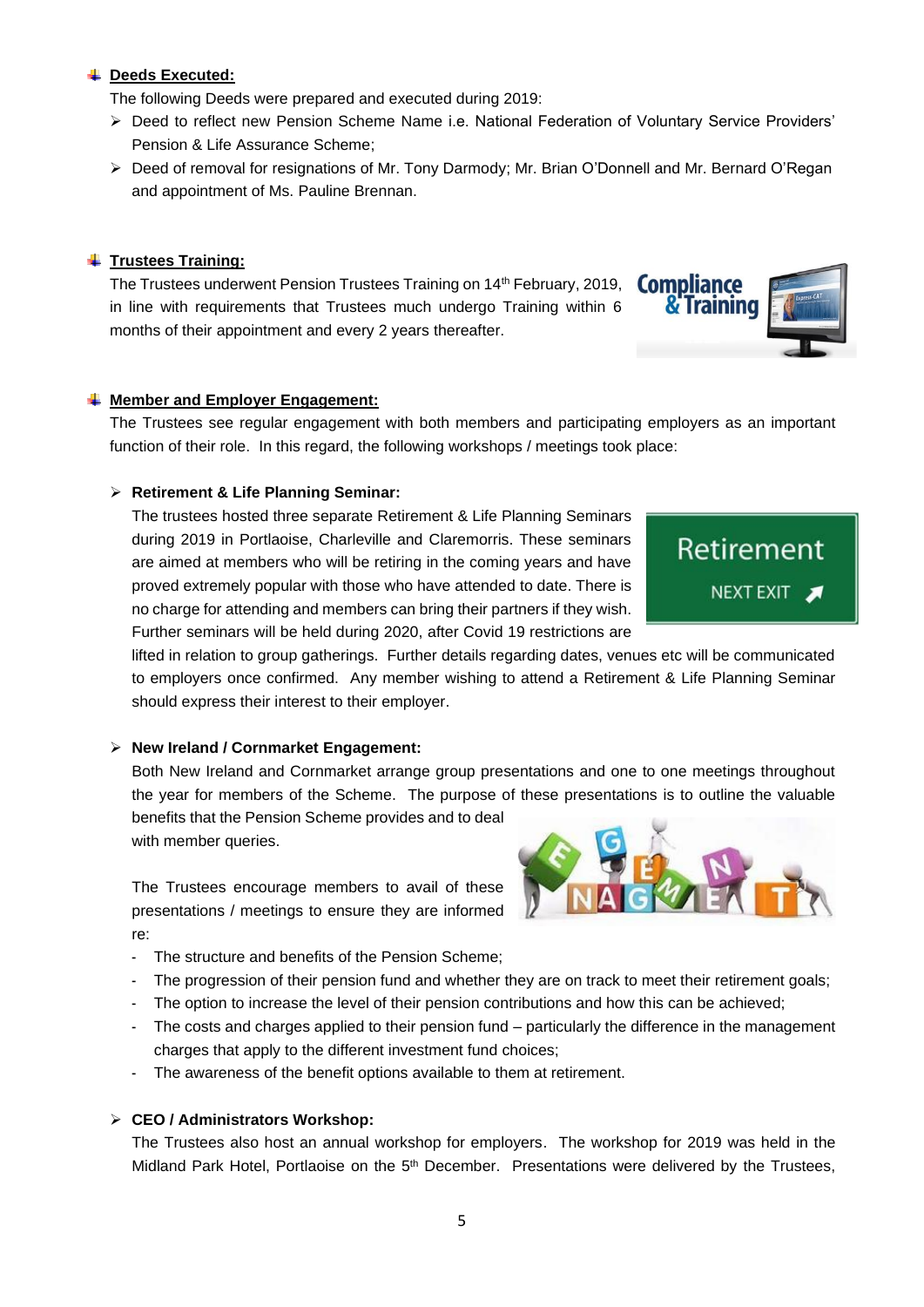General Investment Trust, New Ireland and Cornmarket. The purpose of these Workshops is to ensure employers are kept up to date on their requirements as a participating employer to the Scheme.

### **Annual Benefit Statements:**

In respect of the issue of Annual Benefit Statements for year ended 31/12/19, New Ireland have agreed to issue members Annual Benefit Statement in 2020 directly to their home address. In view of this, it is important that members advise their employer of any change in their home address and in turn employers are required to update New Ireland Assurance.



In addition to a member's Annual Benefit Statement, a member can access their pension fund details through New Ireland's Pension Scheme Online (PSOL) service.

Each member is able to:

- Access details on their pension fund at any time;
- View and reconcile online pension contributions paid by them and their employer;
- Check payments over any time period;
- View current fund value;
- View fund information / performance;
- Access Pension calculator.



PSOL is a secure site [\(www.newireland.ie/psol\)](http://www.newireland.ie/psol) and to register a member will need the following information:

- PSOL ID number (available at the end of the member's Annual Benefit Statement);
- Member ID (available at the end of the member's Annual Benefit Statement);
- date of birth; and
- email address.

#### **Death in Service Benefit:**

Unfortunately, 7 members of our Pension Scheme died during 2019 and one of the key responsibilities of the Trustees is to decide to whom the death benefit is paid. This is a requirement under pension legislation and the Trustees make every effort to ensure that the benefit is paid to the most appropriate beneficiary. In all of the 2019 cases, the Trustees job was greatly assisted by members having an Expression of Wishes form completed. Although not legally binding on the Trustees, the Expression of Wishes form gives the Trustees a useful guide as to the members wishes and are taken into consideration by the Trustees when agreeing to whom benefits should be paid. The Trustees would urge members to complete an Expression of Wishes form, available on [www.fedvol.ie,](http://www.fedvol.ie/) and to keep it updated if a member's personal circumstances change.

#### **Administration & Compliance:**

The National Federation Secretariat via the Pension Scheme Manager continued to provide administrative support to the Pension Scheme Trustees in 2019 and acted as point of contact for all key stakeholders to ensure the smooth and efficient running of the Pension Scheme i.e. Pension Trustees; Participating Employers; New Ireland; Cornmarket; Auditor etc.

All employers co-operated with their monthly return of pension contributions to both New Ireland and Cornmarket by their required timelines (10<sup>th</sup> of the following month). All death claims, applications for